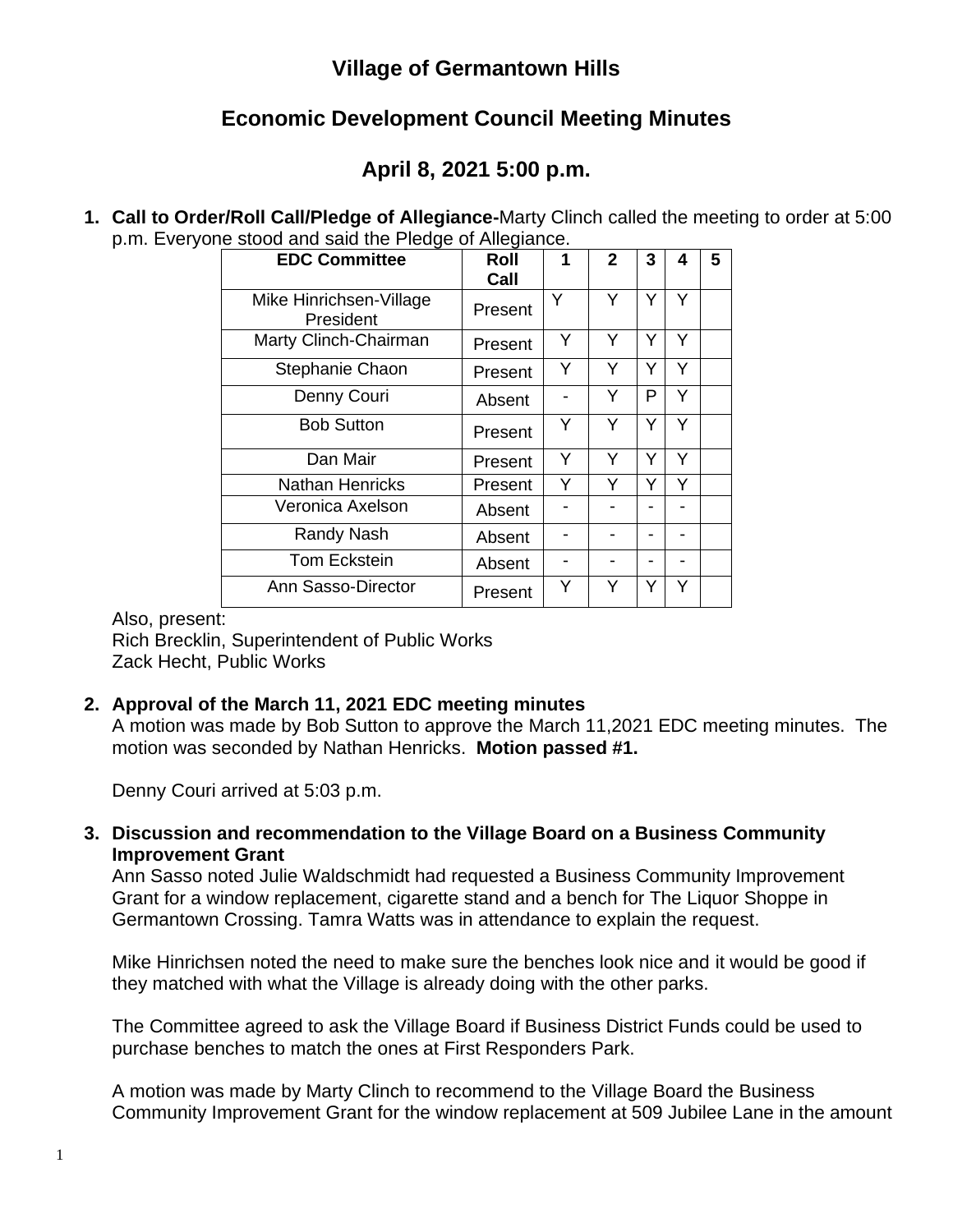of \$323.05 to Julie Waldschmidt. The motion was seconded by Mike Hinrichsen. **Motion passed #2.**

Ann Sasso noted a second Business Community Improvement Grant request was submitted by Kouris for a new sign.

A motion was made by Mike Hinrichsen to recommend to the Village Board a Business Community Improvement Grant in the amount of \$1,619.50 for a new sign for Kouris. The motion was seconded by Stephanie Chaon. **Motion passed #3.**

### **4. Germantown Crossing Update**

Rich Brecklin updated the board on the Woodland Knolls Road sidewalk construction. They are adding a pipe in the ditch because the slope is too steep and could create some safety concerns.

Rich Brecklin is getting prices on the improvements for the Veterans Park. This will be discussed at the park meeting. Rich noted he is getting estimates on the original plan that was discussed with the board, which will include lights, benches, flags, concrete, electrical and a sidewalk connection.

**5. EDC Chairman/Director/Village President Reports-**Ann Sasso stated she is still waiting on information on a Farmer's Market in Germantown Crossing. There will be a meeting on a request for a Special Use Permit for a Mixed-Use on April 13<sup>th</sup> from Barb Primm for her building on Elizabeth Pointe Drive. Ann has reached out to the artist about bringing the sculptures to Germantown Hills but has not heard back yet. The Michael's Run for Life is scheduled for July 24<sup>th</sup>. They are doing the same plans from last year that had to be cancelled. Ann stated we need to revisit the Germantown Crossing sign by Ricky's to see what can be done this year.

#### **6. Germantown Hills Chamber of Commerce update**

Ann Sasso noted the next Chamber meeting is April 15<sup>th</sup> at 8:00 a.m. at Kouris. The Germantown Hills Chamber event is on May 1<sup>st</sup> which will include the pork chop sale, vendors, and garage sales.

#### **7. School Updates and Upcoming Events**

Dan Mair stated they are 30 days out to the end of the school year. They have been able to maintain in-person learning other than 4-5 weeks when they were short of staff. They are still getting out early with 5-6% doing remote learning. Dan noted it has been a long year but he is singing the praises of his staff. He noted in looking at the trend data the kids in Germantown have not suffered.

Dan noted we should be hearing on the ITEP Grant soon and feels very optimistic. Dan stated the maximum we can get is 90% funding of the total cost.

Dan Mair explained the tax levy abatement and they were able to save the tax payers money last year. The athletics are in full motion. The solar project is exceeding the savings from the 1<sup>st</sup> year. The golf outing is set for June 10<sup>th</sup>.